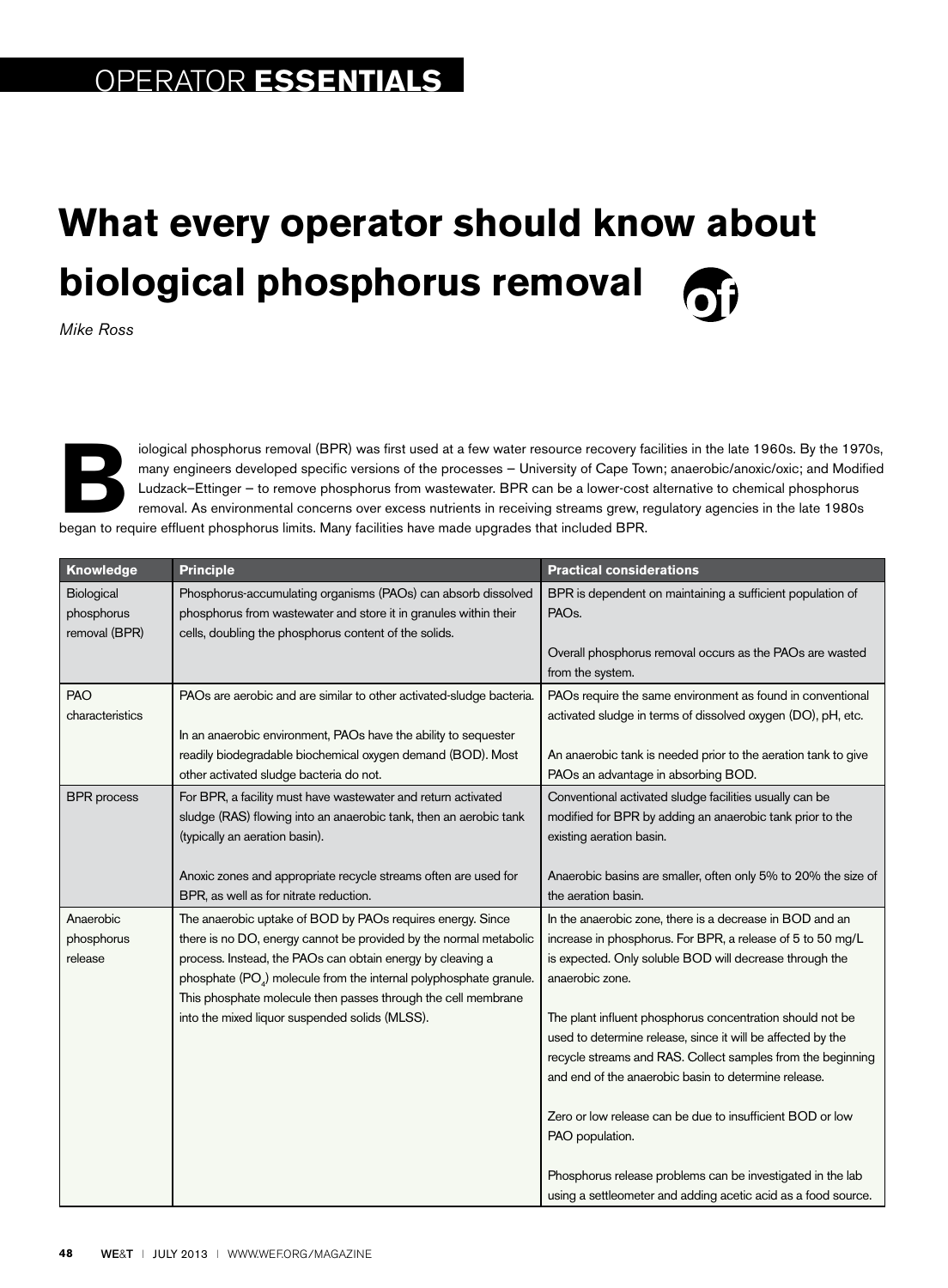

| Knowledge                                 | <b>Principle</b>                                                                                                                                                                                                           | <b>Practical considerations</b>                                                                                                                                                                                                                                                                                    |
|-------------------------------------------|----------------------------------------------------------------------------------------------------------------------------------------------------------------------------------------------------------------------------|--------------------------------------------------------------------------------------------------------------------------------------------------------------------------------------------------------------------------------------------------------------------------------------------------------------------|
| Aerobic luxury<br>uptake of<br>phosphorus | During the aerobic cycle, PAOs absorb phosphate ions from the<br>bulk MLSS and transport them into the cell. Each phosphate ion is<br>added to polyphosphate granules scattered through the cell.                          | Soluble phosphorus will decrease through the length of the<br>aeration basin.                                                                                                                                                                                                                                      |
|                                           | Creating the granules requires energy, which is provided by<br>metabolism of the BOD absorbed in the anaerobic zone.                                                                                                       | If DO is low in the aeration basin, uptake of phosphorus may<br>be incomplete.                                                                                                                                                                                                                                     |
|                                           |                                                                                                                                                                                                                            | Insufficient BOD in the feed to the anaerobic basin also may<br>result in low phosphorus uptake.                                                                                                                                                                                                                   |
|                                           |                                                                                                                                                                                                                            | Specific laboratory staining techniques can highlight the<br>phosphorus granules.                                                                                                                                                                                                                                  |
| Phosphorus<br>chemistry                   | Phosphorus almost always is bound to oxygen as phosphate.<br>It can be found as a single ion with a -3 charge, commonly                                                                                                    | Untreated wastewater contains phosphorus in many forms.                                                                                                                                                                                                                                                            |
|                                           | called "orthophosphate." Phosphate ions can form a chain called<br>"polyphosphate." Phosphate also may be bound to an organic<br>molecule as organic phosphorus.                                                           | Anaerobic and aerobic processes tend to convert most<br>phosphorus to phosphate.                                                                                                                                                                                                                                   |
|                                           |                                                                                                                                                                                                                            | PAOs can only take up phosphate.                                                                                                                                                                                                                                                                                   |
|                                           |                                                                                                                                                                                                                            | Polyphosphate and organic phosphorus must be broken down<br>to the orthophosphate form for BPR.                                                                                                                                                                                                                    |
| Phosphorus<br>element                     | Unlike BOD, phosphorus cannot be destroyed. Phosphate is<br>soluble.                                                                                                                                                       | If phosphorus is not taken up by the PAOs, it will remain in<br>solution and be discharged in effluent.                                                                                                                                                                                                            |
|                                           |                                                                                                                                                                                                                            | It is relatively easy to calculate a mass balance of total<br>phosphorus through a facility.                                                                                                                                                                                                                       |
| Phosphorus<br>measurements                | Because of the many forms of phosphate, care must be used when<br>performing lab analyses.                                                                                                                                 | Most contract labs should be able to perform phosphorus<br>analyses on liquids and solids.                                                                                                                                                                                                                         |
|                                           | Total phosphorus analyses measure every atom of phosphorus,<br>whether in the liquid or solid fraction.                                                                                                                    | Total phosphorus analysis requires strong oxidizers and<br>digestion at an elevated temperature.                                                                                                                                                                                                                   |
|                                           | Reactive phosphorus generally measures all orthophosphate, as<br>well as some simple organic and polyphosphate. Samples can be<br>filtered or allowed to settle so that aliquots for soluble fractions can<br>be analyzed. | Reactive phosphorus testing can be performed quickly using<br>prepared reagent packets or tubes. The resulting blue color<br>is measured in a colorimeter or spectrometer to determine<br>phosphorus concentration. Read the procedures carefully to<br>ensure that proper sample sizes and dilutions are used for |
|                                           | Phosphorus commonly is reported as mg/L P. Some instruments<br>can display results as either mg/L P or mg/L phosphate. Verify the<br>procedures and display settings to prevent confusion.                                 | the particular packet or tube. Verify that the proper container<br>size is being used in the colorimeter and that the wavelength<br>setting is correct.                                                                                                                                                            |
|                                           |                                                                                                                                                                                                                            | For operational purposes, samples can be collected from the<br>settleometer or other supernatant rather than filtering, but this<br>must be done soon after collecting the sample.                                                                                                                                 |